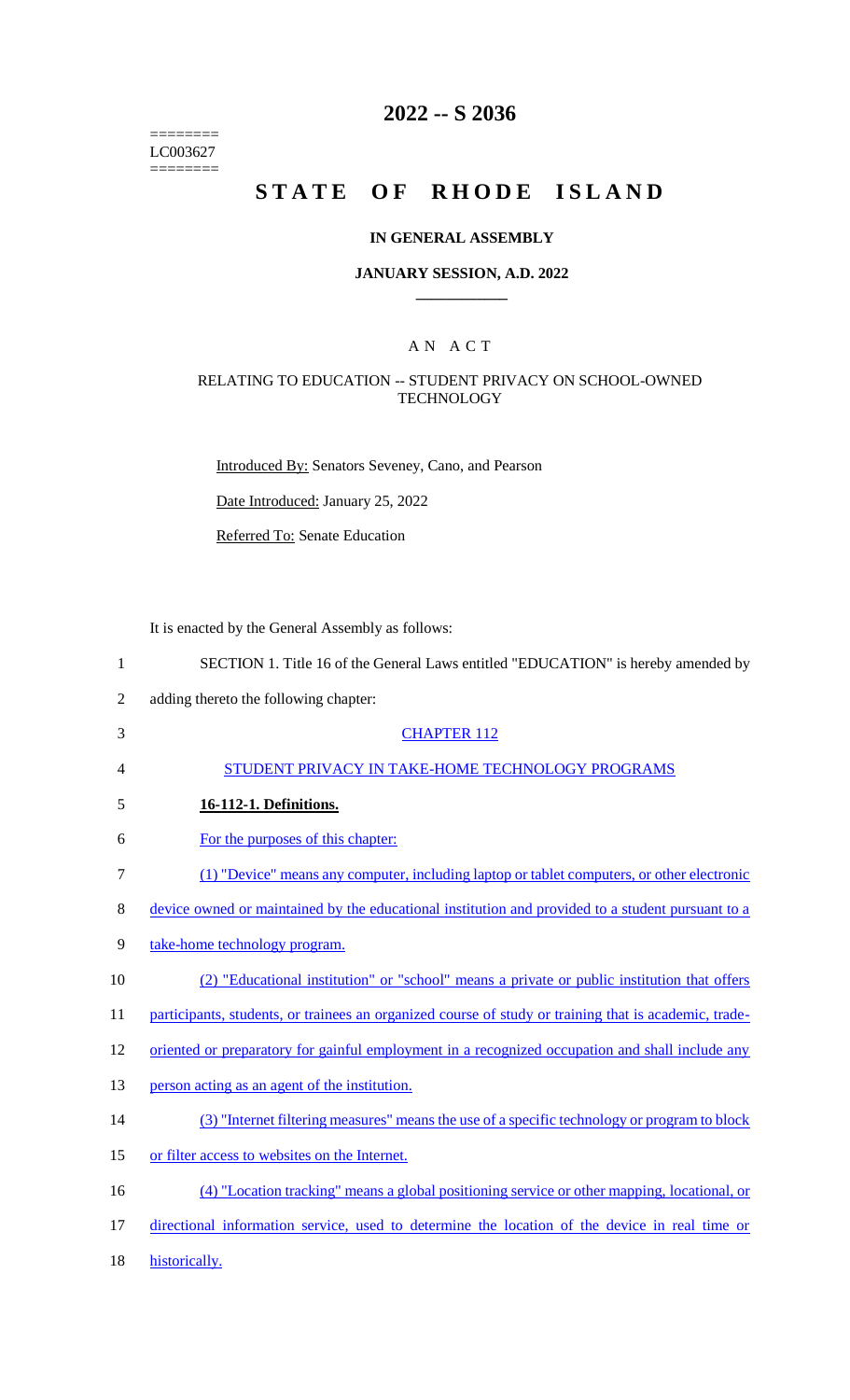| $\mathbf{1}$   | (5) "Remote access" means the ability to access a computer from a remote location. This                |
|----------------|--------------------------------------------------------------------------------------------------------|
| $\mathbf{2}$   | includes the ability to view a computer's network, desktop or files from an external location or       |
| 3              | server, as well as the ability to open, modify, or delete programs.                                    |
| $\overline{4}$ | (6) "Student" means any student, participant, or trainee, whether full-time or part-time, in           |
| $\mathfrak{S}$ | an organized course of study at an educational institution.                                            |
| 6              | (7) "Take-home technology program" means any program wherein a device is provided to                   |
| $\tau$         | a student for overnight or at-home use.                                                                |
| 8              | 16-112-2. Optional participation in take-home technology programs.                                     |
| 9              | (a) No educational institution shall compel, coerce, or require a student to participate in a          |
| 10             | take-home technology program.                                                                          |
| 11             | (b) No student shall be permitted to participate in a take-home technology program without             |
| 12             | the written consent of the student's parent or guardian, including the signing of an opt-in agreement. |
| 13             | (c) A valid opt-in agreement shall identify, with specificity:                                         |
| 14             | (1) The precise subset of data on the device to which access is being granted;                         |
| 15             | (2) The name of the school employee(s) or third party to whom the authority to access the              |
| 16             | data on the device is being granted;                                                                   |
| 17             | (3) The name of any third party to whom data is being sold, shared, or otherwise                       |
| 18             | transferred; and                                                                                       |
| 19             | $(4)$ The purpose(s) for which the school employee(s) or third party is being granted access           |
| 20             | to the device or for which data is being sold, shared, or otherwise transferred.                       |
| 21             | (d) An opt-in agreement shall not be valid if it actually or effectively grants a third party:         |
| 22             | (1) General authority to access a student's device; or                                                 |
| 23             | (2) The authority to collect all personally-identifiable student data that is generated by or          |
| 24             | used in connection with a specific program or application.                                             |
| 25             | (e) No third party or school employee who receives personally identifiable information                 |
| 26             | from a device pursuant to an opt-in agreement may share, sell or otherwise transfer such data to       |
| 27             | another third party.                                                                                   |
| 28             | (f) An opt-in agreement may be revoked at any time, upon written notice to an educational              |
| 29             | institution, by a student or their parent or guardian. Within fourteen (14) days of such a revocation, |
| 30             | notice to any affected third parties shall be made by the educational institution.                     |
| 31             | (g) No device or other educational benefit may be withheld from, or punitive measure taken             |
| 32             | against, a student or his or her parent or legal guardian:                                             |
| 33             | (1) Based in whole or in part upon a decision not to sign, or to revoke, an opt-in agreement;          |
| 34             | <b>or</b>                                                                                              |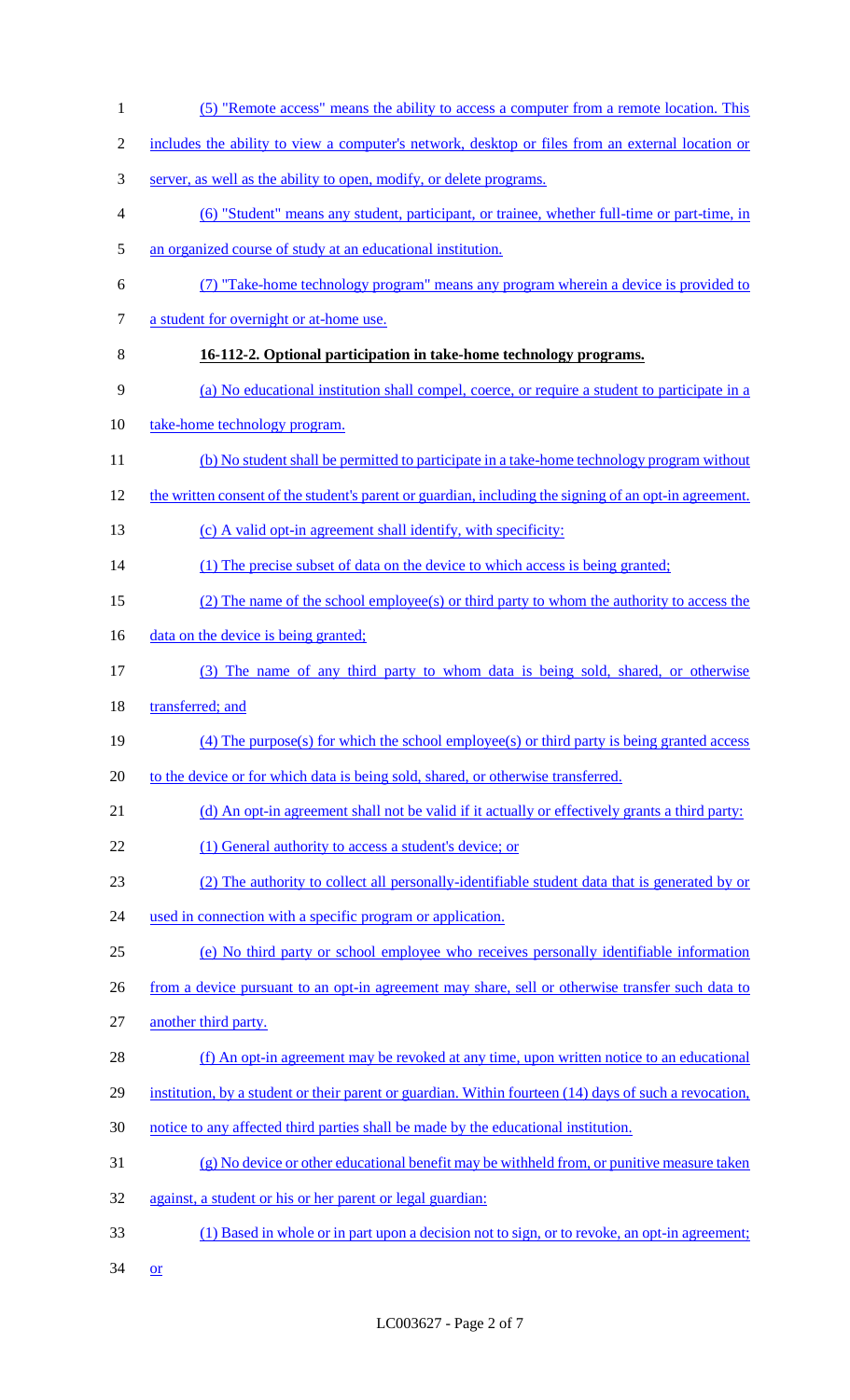- (2) Based in whole or in part upon a student's refusal to open, close, or maintain an email 2 or other electronic communications or social media account with a specific service provider. (h) Where a take-home technology program is offered at an educational institution, any attempt by the educational institution or a third party to condition the offer, provision or receipt of a device upon a student's or his or her parent's or legal guardian's agreement to provide or permit the sharing of personally-identifiable student data is unlawful under this chapter. (i) When a device is permanently returned by a student, the educational institution or third party who provided it shall, without otherwise accessing the data on the device, fully erase all the data stored on the device and return the device to its default factory settings. **16-112-3. Use of data on take-home technology.** (a) Where an educational institution or third party provides a student with a technological device pursuant to a take-home technology program, no school employee or third party may access 13 such a device or the data thereupon, either remotely or in person, except in accordance with the 14 provisions of this chapter. (b) No school employee or third party may access any data input into, stored upon, or sent 16 or received by a student's device, including its browser, keystroke or location history, unless: (1) A school employee or third party has been authorized to access specific data by a 18 student and his or her parent or legal guardian pursuant to a valid opt-in agreement, and access is limited to that purpose; (2) A school employee has reasonable suspicion that the student has violated or is violating a school policy and that data on the device contains evidence of the suspected violation, subject to the following limitations: (i) Prior to searching a student's device based on reasonable suspicion, the school employee 24 shall document the reasonable suspicion and notify the student's parent or legal guardian of the suspected violation and what data will be accessed in searching for evidence of the violation; 26 (ii) Searches of a student's device based upon a reasonable suspicion of a school policy violation shall be strictly limited to finding evidence of the suspected policy violation; and 28 (iii) Where a student is suspected of illegal conduct, no search may occur unless a judicial warrant has been secured, even if the student is also suspected of a related or unrelated violation of school policy; (3) A school employee or law enforcement official reasonably suspects the student has engaged or is engaging in illegal conduct, reasonably suspects data on the device contains evidence of the suspected illegal conduct, and has secured a judicial warrant for a search of the device;
	- LC003627 Page 3 of 7

(4) Doing so is necessary to update or upgrade the device's software and access is limited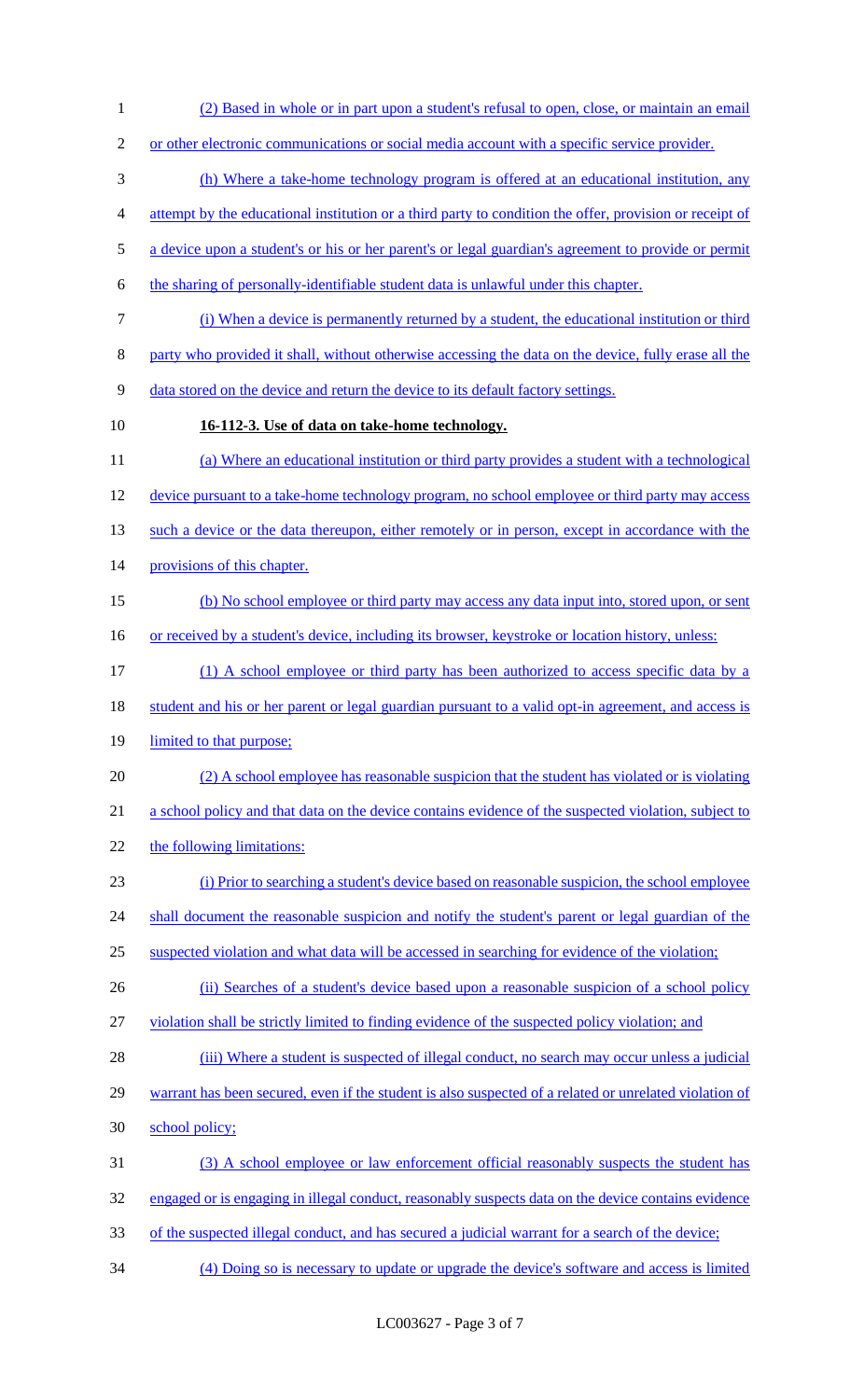1 to that purpose; or

| $\overline{2}$   | (5) Doing so is necessary in response to an imminent threat to life or safety and access is                 |
|------------------|-------------------------------------------------------------------------------------------------------------|
| 3                | limited to that purpose.                                                                                    |
| 4                | 16-112-4. Follow up required after accessing a service.                                                     |
| 5                | (a) Within seventy-two (72) hours of accessing a device's location tracking technology in                   |
| 6                | response to an imminent threat to life or safety, the school employee or law enforcement official           |
| $\boldsymbol{7}$ | who accessed the device shall provide the student whose device was accessed, his or her parent or           |
| $8\,$            | legal guardian and the educational institution a written explanation of the precise threat that             |
| 9                | prompted the access and what data and features were accessed.                                               |
| 10               | (b) No school employee or third party may use a device's location tracking technology to                    |
| 11               | track a device's real-time or historical location, unless:                                                  |
| 12               | (1) Such use is ordered pursuant to a judicial warrant;                                                     |
| 13               | (2) The student to whom the device was provided, or his or her parent or legal guardian,                    |
| 14               | has notified a school employee or law enforcement official in writing that the device is missing or         |
| 15               | stolen; or                                                                                                  |
| 16               | (3) Doing so is necessary in response to an imminent threat to life or safety and access is                 |
| 17               | limited to that purpose.                                                                                    |
| 18               | (c) No personally-identifiable student data obtained or received from a device by a school                  |
| 19               | employee or authorized third party may be sold, shared, or otherwise transferred to another third           |
| 20               | party, except pursuant to a valid opt-in agreement or other express authorization from a student and        |
| 21               | his or her parent or legal guardian.                                                                        |
| 22               | 16-112-5. Remote access prohibited.                                                                         |
| 23               | (a) No educational institution or third party shall activate or access any audio or video                   |
| 24               | receiving, transmitting, or recording functions on a student's device, unless:                              |
| 25               | (1) A student initiates a video chat or audio chat for educational purposes and access is                   |
| 26               | limited to that purpose;                                                                                    |
| 27               | (2) The activation or access is ordered pursuant to a judicial warrant; and                                 |
| 28               | (3) Doing so is necessary in response to an imminent threat to life or safety and access is                 |
| 29               | limited to that purpose.                                                                                    |
| 30               | (b) Within seventy-two (72) hours of accessing a device's audio or video receiving,                         |
| 31               | <u>transmitting, or recording functions in response to an imminent threat to life or safety, the school</u> |
| 32               | employee or law enforcement official who accessed the device shall provide the student whose                |
| 33               | device was accessed, his or her parent or legal guardian and the educational institution a written          |
| 34               | explanation of the precise threat that prompted the access and what data and features were accessed.        |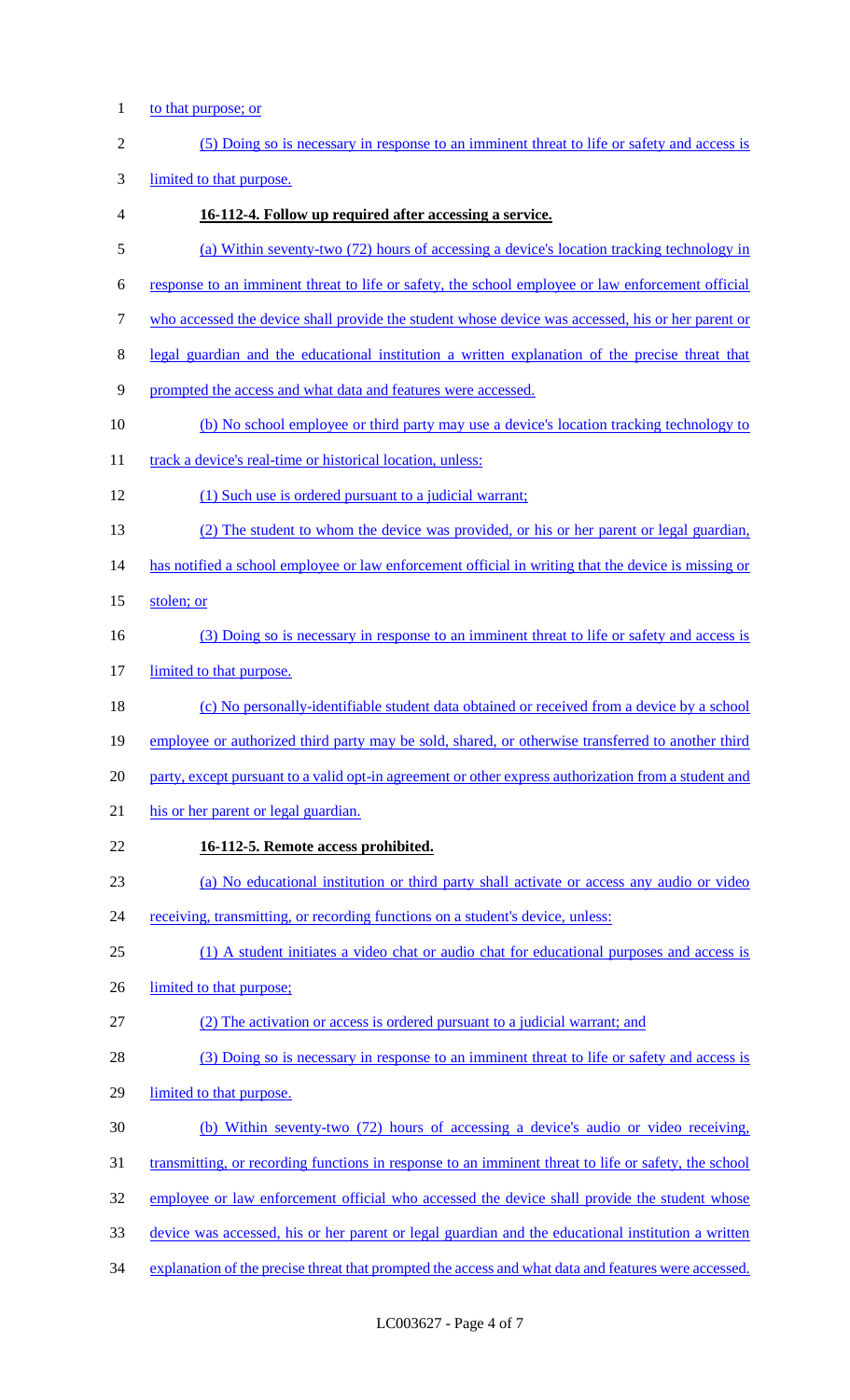- (c) This section shall not apply to video chats, audio chats or file transfers initiated by a 2 student for educational purposes and with the consent of a parent or guardian. **16-112-6. Reasonable suspicion required for searches.** (a) No educational institution shall search the contents of a device absent reasonable 5 suspicion that a student has engaged in misconduct. (b) Educational institutions shall, as soon as practicable, but no later than forty-eight (48) hours after a search has taken place, notify a student's parent or legal guardian in writing that a search was conducted, and the reasons for the search. (c) This shall not include instances when the student's parent or legal guardian consents to a search. **16-112-7. Parental disabling of Internet filtering software.** Every educational institution issuing a device shall establish a procedure for parents or 13 legal guardians to request that a blocked website be unblocked in a timely manner, and in no case 14 shall the time to unblock a website be longer than two (2) business days. **16-112-8. Location tracking of devices prohibited.** 16 No educational institution shall engage in location tracking of a device without the written consent of a child's parent or legal guardian, unless the device has been reported stolen and a police 18 report has been filed with the local police department. **16-112-9. Training.** Notwithstanding any other provisions of this chapter, no school employee may supervise, 21 direct, or participate in a take-home technology program or access any device or data thereupon 22 until they have received adequate training to ensure understanding in compliance with the provisions of this chapter. **16-112-10. Penalties.** In any civil action alleging a violation of this chapter, the court may: 26 (1) Award to a prevailing applicant or student declaratory relief, damages, and reasonable attorneys' fees and costs; and (2) Award injunctive relief against any school or agent of any educational institution that
- 29 commits or proposes to commit a violation of this chapter.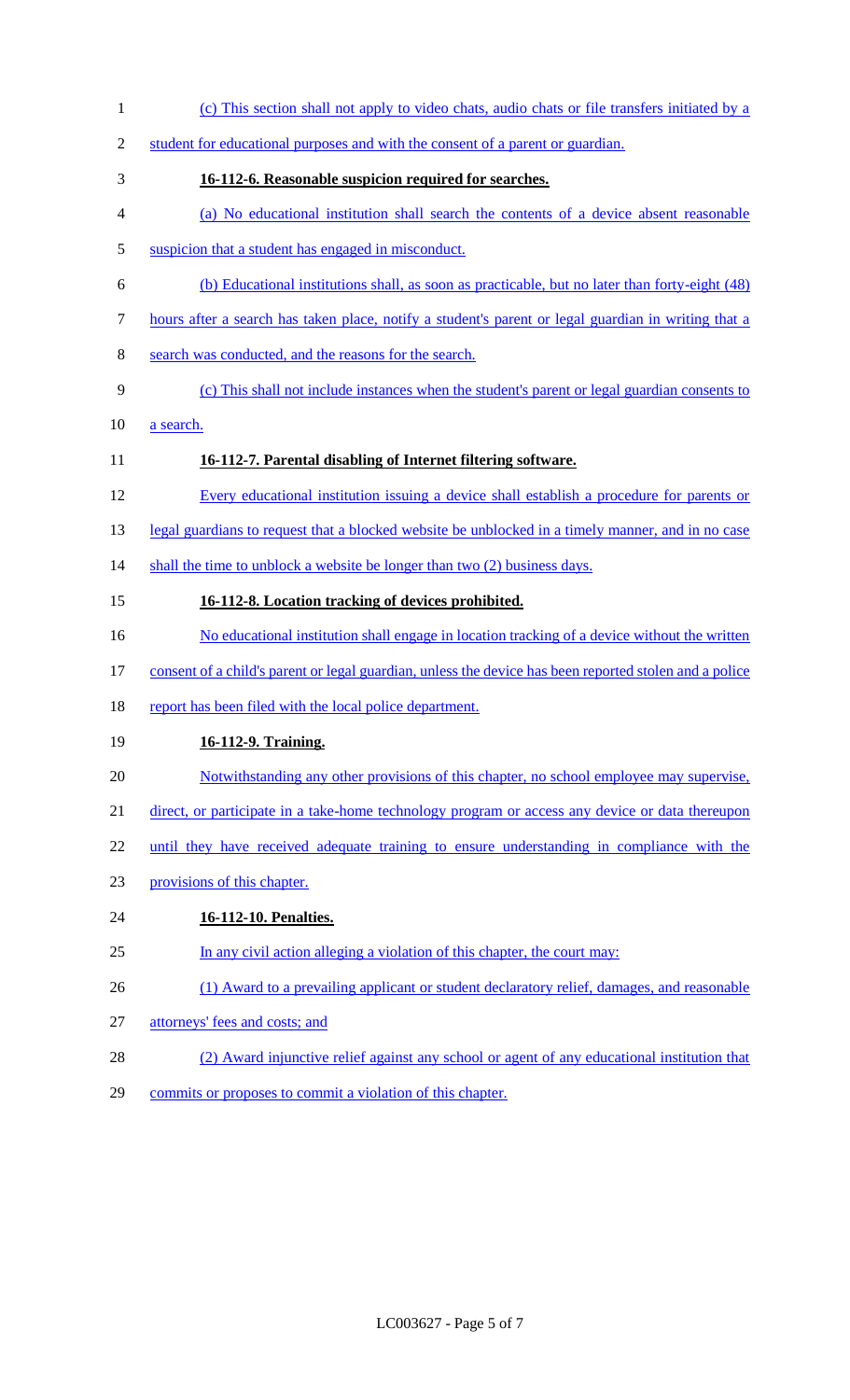1 SECTION 2. This act shall take effect upon passage.

#### $=$ LC003627  $=$